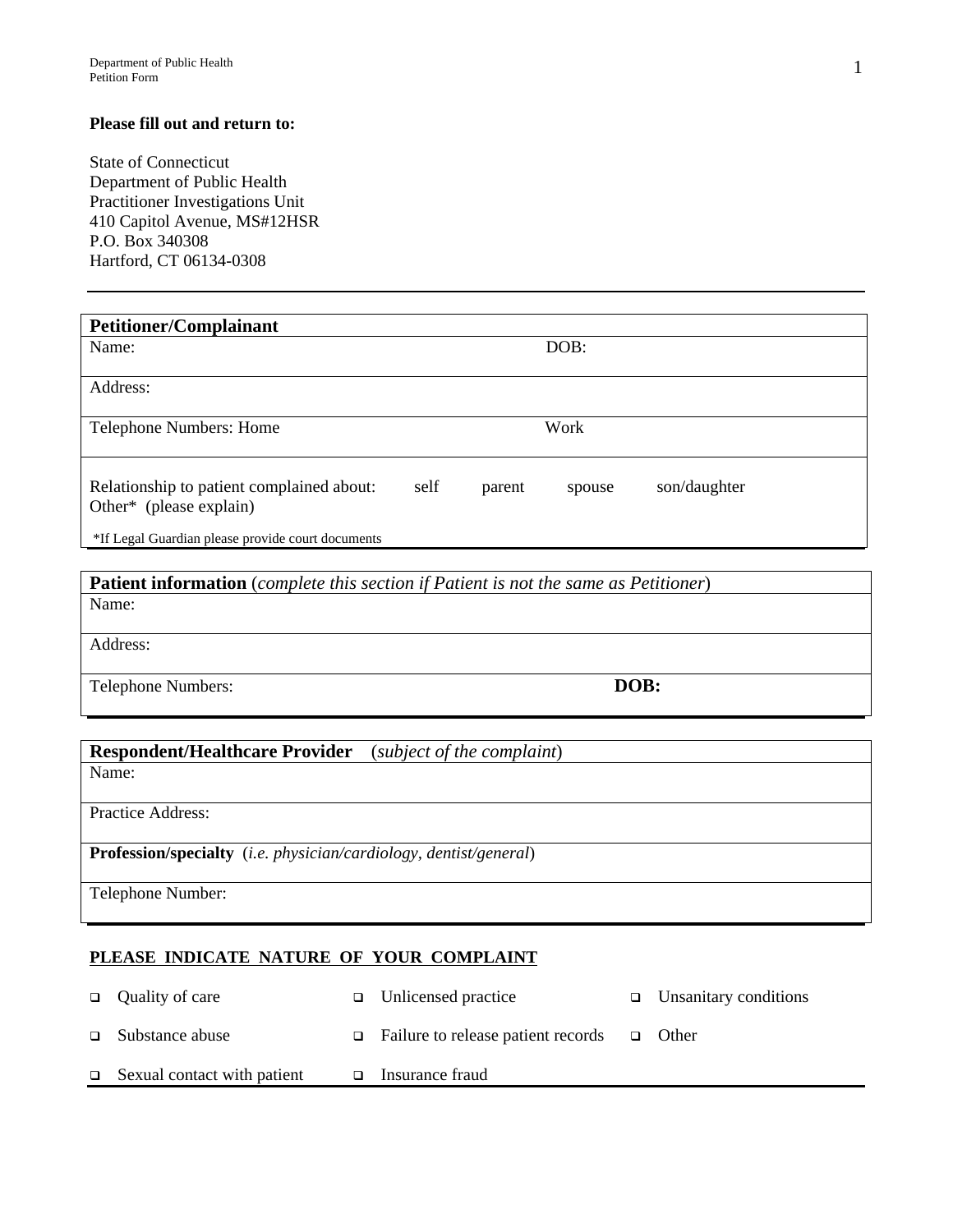**Describe your concerns below.** Include as many specific details as possible (who, what, when, where, why).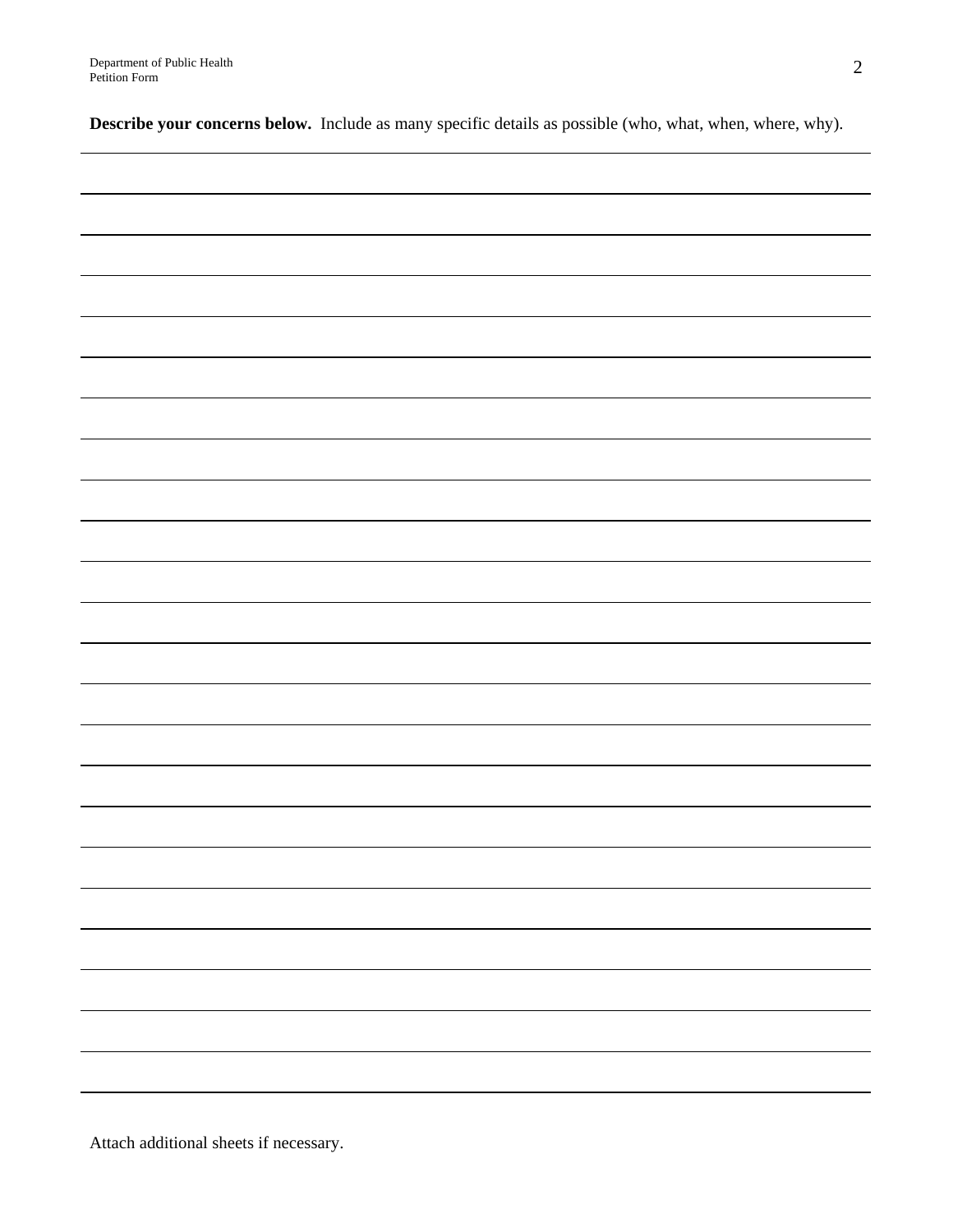| Names of any prior and/or subsequent treating practitioners:                                 |            |  |  |  |
|----------------------------------------------------------------------------------------------|------------|--|--|--|
| Name:                                                                                        | Telephone: |  |  |  |
|                                                                                              |            |  |  |  |
| Address:                                                                                     |            |  |  |  |
| Name:                                                                                        | Telephone: |  |  |  |
|                                                                                              |            |  |  |  |
| Address:                                                                                     |            |  |  |  |
|                                                                                              |            |  |  |  |
| Name:                                                                                        | Telephone: |  |  |  |
| Address:                                                                                     |            |  |  |  |
|                                                                                              |            |  |  |  |
|                                                                                              |            |  |  |  |
| <b>Witnesses:</b>                                                                            |            |  |  |  |
| Full Name:                                                                                   | Telephone: |  |  |  |
| Address:                                                                                     |            |  |  |  |
|                                                                                              |            |  |  |  |
| Full Name:                                                                                   | Telephone: |  |  |  |
|                                                                                              |            |  |  |  |
| Address:                                                                                     |            |  |  |  |
|                                                                                              |            |  |  |  |
| Attach copies of any supporting documents, such as photographs, records, correspondence etc. |            |  |  |  |

Attach copies of any supporting documents, such as photographs, records, correspondence etc. Fill out the attached Consent for Release of Medical Records. Sign and date below. **Signature must be notarized**.

|                                 |                                                   |           | Dated this | day of | <b>20</b> |
|---------------------------------|---------------------------------------------------|-----------|------------|--------|-----------|
| <b>Petitioner's Signature</b>   |                                                   |           |            |        |           |
|                                 |                                                   |           |            |        |           |
| Signed and sworn before me this | day of                                            | <b>20</b> | $\bullet$  |        |           |
|                                 |                                                   |           |            |        |           |
|                                 | $N_{\alpha\alpha}$ $\ldots$ $D_{\alpha}$ $\ldots$ |           |            |        |           |

 **Notary Public Commissioner of Superior Court**